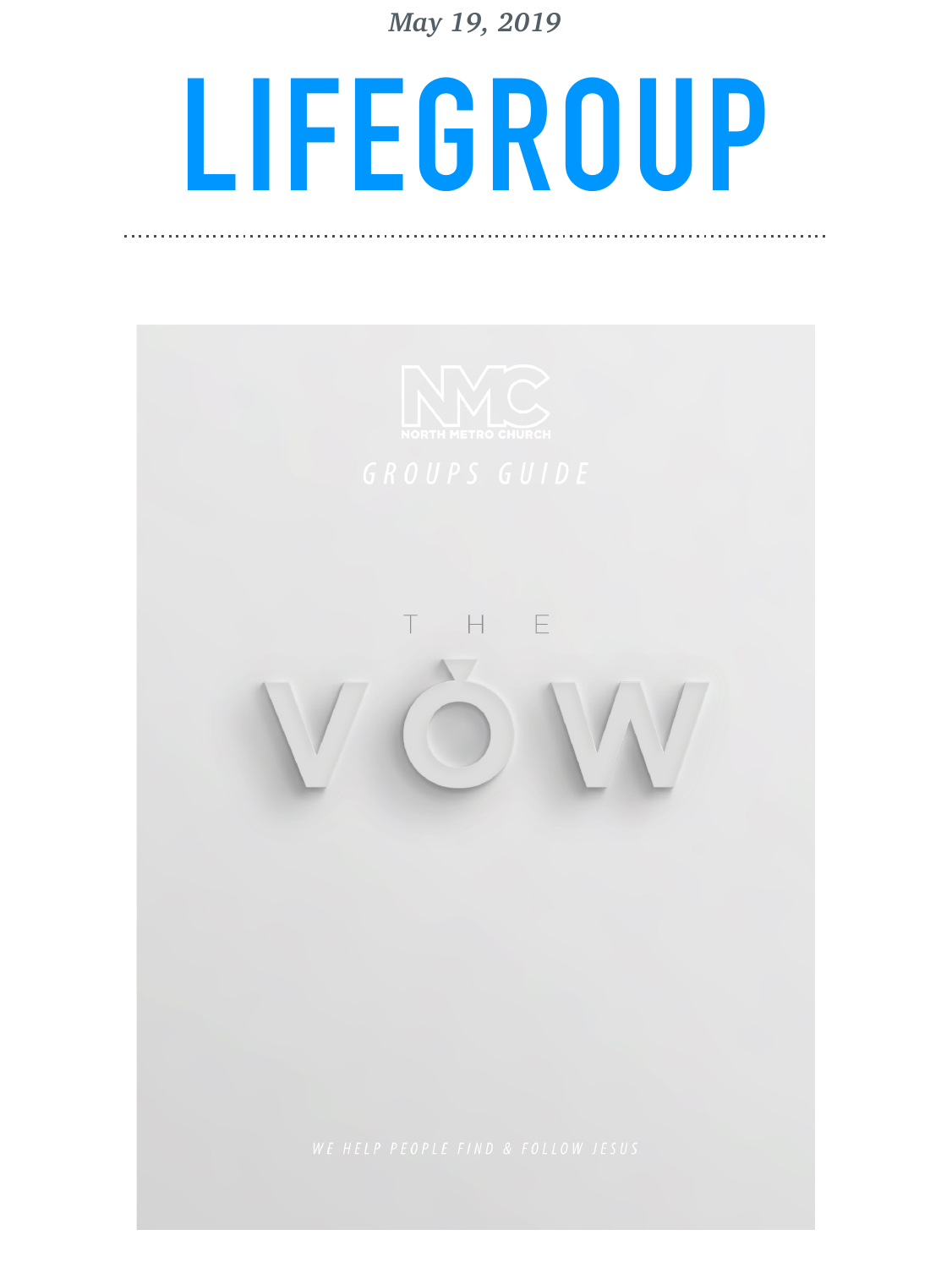### **Leadership Moment:**

*\*For the next few weeks, the Leadership Moment will be articles that address common "Group Issues" that Leaders must help navigate their group through.* 

### **"Small Group Problem Solving: How to respond when people act up, act out, and ask tough questions."**

Any time you bring together a group of people with different backgrounds, histories, and personalities, confict and problems are almost inevitable. As a leader, you will need to deal with these issues both before and after they occur. This training is based on actual situations and personality types observed in small group ministry.

### **Dealing with Criticism**

The proper way to deal with criticism, backstabbing, or gossip, is clearly spelled out in Matthew 18:15–17. Let's look at how this Scripture can be used to deal with a common problem: criticism of the church and its leaders. As leader, you must deal with this problem before it gets out of hand. Use these talking points:

- <sup>¬</sup> Acknowledge the person's problem or confict with the church. However, as the group leader, express your total support of the vision and pastors of our church. Encourage the person to share their concerns with church leadership.
- $*$  If an individual has a problem with a specific leader, you should be prepared to invoke Matthew 18:15–17 by asking the question, "Have you talked to him or her about this issue? I would love to talk to you about this but Matthew 18 says you are to talk to them frst before I can even discuss it with you."
- <sup>¬</sup> If the person has followed Matthew 18 and gone directly to the person but nothing was resolved, then you're to take two or three others with you for the next conversation. However, even at this point this is still not now or ever an open discussion for the group meeting.
- $\ast$  The same procedure applies when the criticism is of other people in the church or in the group.

### **Types of Disruptive Behavior**

Disruptive people are those who, for a variety of reasons, want to make themselves the center of attention. These types can include:

- <sup>¬</sup> **The single person who has a history of dating the wrong people.** These people will use the group as their personal counseling session each week, and there is always a new issue or problem. There will also be people who are coming to the group to learn how to change so they can make better choices in the future. These people are worth the group's time.
- <sup>¬</sup> **The person who is very lonely or completely alone.** These people are usually great people. The problem is that the group is often the only thing they have in their lives, so they use it to talk about how unhappy they are. You may have to take this person aside and help them understand the impact they are having on the group. This can be a great time of personal and spiritual growth for this person. The group must stay positive and full of hope so lives can be changed.
- <sup>¬</sup> **The people who just like to hear themselves speak.** These people will overwhelm anyone who wants to talk and always have to top every story with one of their own. If you're not careful this person will be the only one talking every single week. People will grow weary of this and leave.
- <sup>¬</sup> **The person who shows no respect for the rest of the group.** This is the person who shows up late every week and disrupts the proceedings. This is selfsh behavior and must be addressed. This is not a person whose schedule makes them late each week and comes in quietly and joins the group. Nor is this someone who is regularly on time but occasionally has disruptions come up.
- <sup>¬</sup> **The parents that allows their kids to run wild through the group.** Each group must have some sort of childcare arrangement. Even with childcare, a child will come in from time to time, so make sure each parent knows that if this happens, they are to quietly take the child away so the group can continue.
- The person who will stay around for hours after everyone else leaves. Have a starting and ending time. Hold your ground and tell everyone from day one that you need their cooperation.

God loves people and so should we. However, if these issues are not addressed and solved then the selfsh or even legitimate needs of one person will destroy the needs of the rest of the group.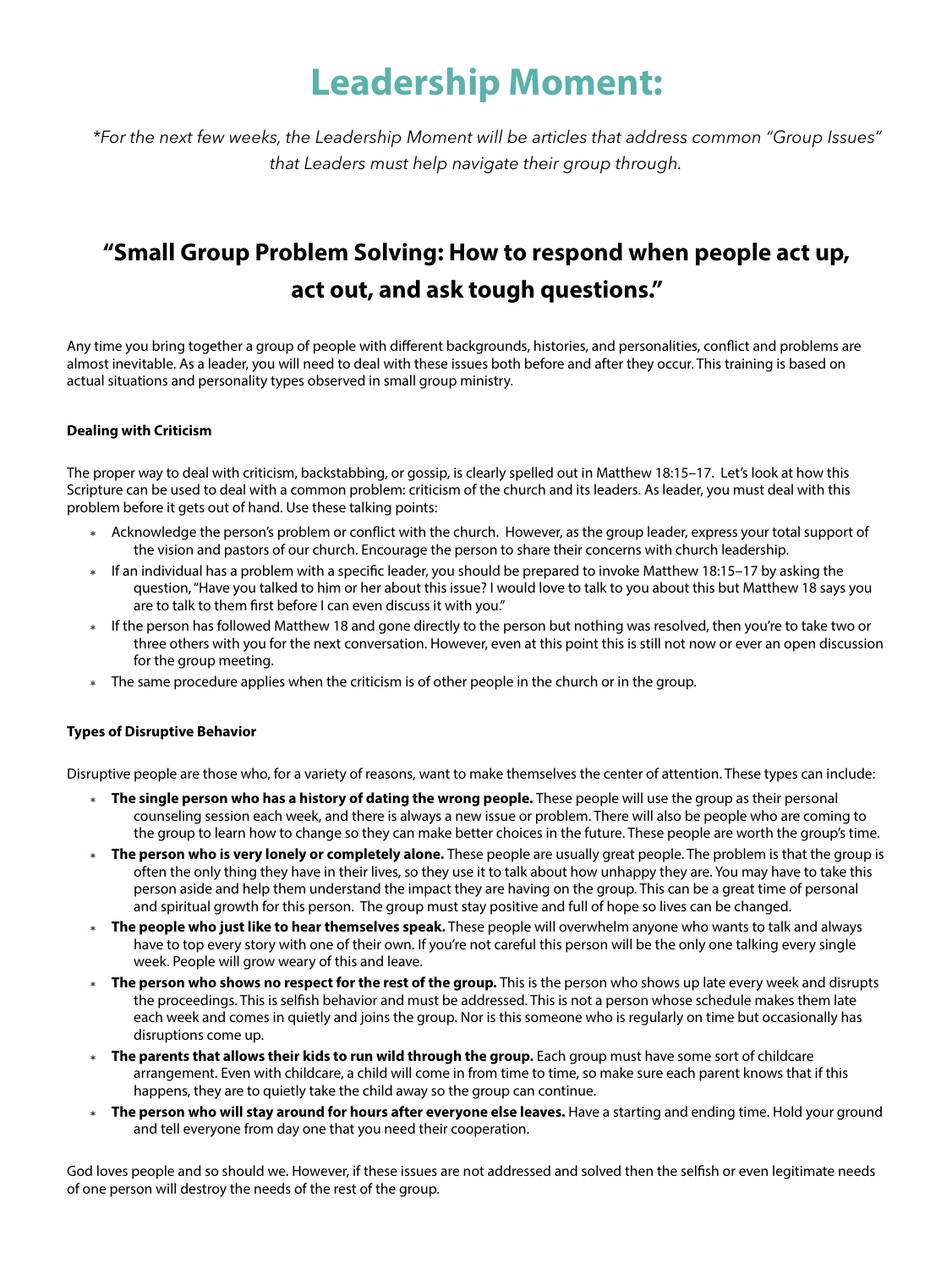### **How to Confront Disruptive Behavior**

These issues must be confronted for the beneft of the entire group. Most people don't want a confrontation so when issues like this aren't dealt with, they just leave and look for another group. Keep these points in mind:

- How a message is delivered sometimes can be more important than the content. A message delivered in love can help someone change. A message delivered in judgment will always be rejected.
- Confronting someone on an issue that is hurting your group in not easy. However, for the health of the group, and to grow your leadership, you must do it.
- $\ast$  People cannot change until they recognize that they need to.
- People will not change unless they want to. If the message is valid and delivered in love then how they respond to it is not your responsibility.
- Successful groups are those that work together as a team. They support each other, love each other and, many times, have to confront each other.

### **Answering Tough Questions**

One of the greatest fears any new small group leader has is being asked tough questions that they don't know the answers to. When that happens, remember:

- <sup>¬</sup> No one has all the answers.
- <sup>¬</sup> Saying, "I don't know" is okay. But follow with, "I'll do my best to fnd that out for next week." You will fnd that your people will respect you for that honesty.
- Don't give an answer if you don't know the answer especially when it comes to the Bible. Giving the wrong answer is much worse than saying you don't know.
- <sup>¬</sup> Often leaders make honest mistakes and give a wrong answer. Be humble and admit you made a mistake. People will respect your humility and honesty.
- <sup>¬</sup> When you get a tough question and don't know the answer, research it yourself and see if you can fnd the answer. This process will grow you as a leader. If you are struggling, then consult your coach or pastor.
- When you come up with the answer make sure you discuss it in the group so everyone can grow from the exercise. Talk about the process of fnding the answer.

### **Group Confict**

Your group should look and feel like a community. Communities have all kinds of people from different backgrounds and personalities. When you bring a group like this together, you will eventually have some relational confict. Here are ways to keep these tough issues from harming the group:

- <sup>¬</sup> **Disagreements about biblical issues.** Try to understand where someone comes from and why they feel the way they do about the issue. This may be one of those times when you have to say, "Let's get back to this next week" so you can be better prepared to address what the Bible says about the issue. Remember that if biblical scholars disagree on many issues, then people in your group will disagree from time to time as well. Trying to prove who is right is a waste of the group's time. In these situations, change the focus to what we all agree on: the basic message of salvation through Jesus.
- <sup>¬</sup> **Disagreements about what the group should be**. Remember that you are called to lead this group. For you to be happy leading the group it must refect who you are. If someone doesn't like the group as it is, then lovingly help them fnd a group that fits them better.
- <sup>¬</sup> **Dealing with tough family problems and issues.** Deal with these issues with love and care but be careful not to try to become a family counselor. Difficult issues usually require professional help. The group does not exist to counsel people through tough issues, it exists to love and support them while they're getting the professional help they need.
- Dealing with relational issues in the group. Conflict in the group must be resolved in the group. Let tempers settle down, talk about it before the next group, then come back and discuss it openly in the next meeting. There are times when the confict isn't resolved and people have to agree to disagree on the issue while remaining friends. Sometimes it's better to fnd resolution outside the group, then come to the group and talk about the resolution.

As leaders, the best thing you can do is to establish healthy boundaries from the beginning. Make sure people do not come with an attitude of, "what can the group do for me." Instead, instill the principle that people are to come looking for what they can give to the group.

*—Adapted from the training manual of Bay Area Fellowship Church in Corpus Christi, Texas. Used with permission.*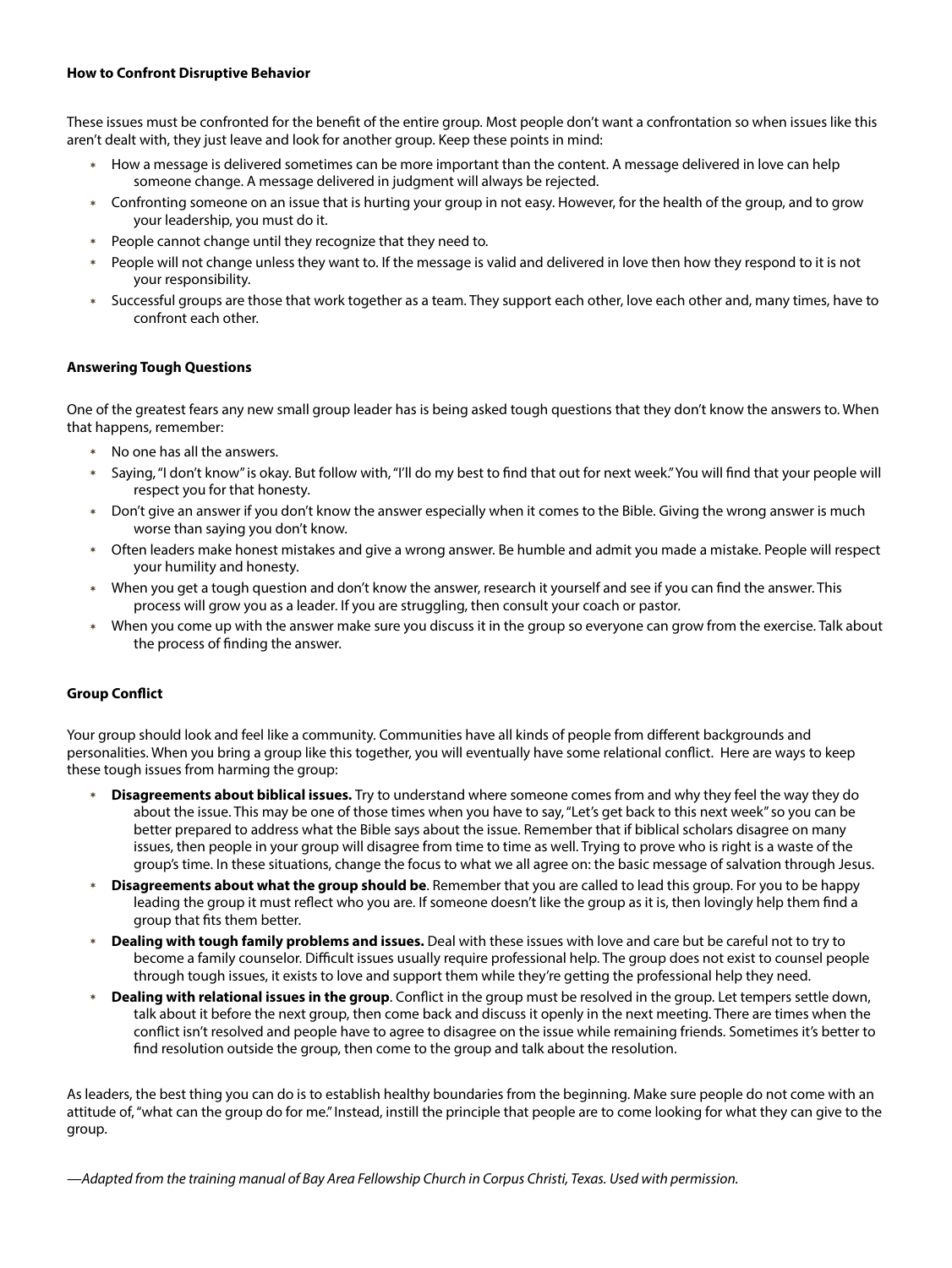# **THE VOW, WEEK 4**



### **Series overview for "The Vow."**

Wedding vows are more than a declaration of love—they hold the keys to a strong, lasting marriage. Whether you hope to get married someday or you've already tied the knot, discover what The Vow and specifcally the vows of Priority, Pursuit, Partnership and Purity can mean for the future.

### **Icebreaker Question:**

How does discussing sex in a spiritual or church setting make you feel? Do you feel that same way discussing sex in other social settings? Why do you think there's a difference, especially when the Bible speaks so much about sex?

**LifeGroup Discussion Questions:** *\*Don't feel like you have to get through all the questions below. We create and give you more than you need to ensure that you have all that you need. Feel free to add / takeaway based on the needs of your group.* 

Take a look at the Vows from the past three weeks of this series:

#1 I vow that God will be my frst priority and my spouse will be my second

- #2 I vow our marriage will be more about WE and less about ME
- #3 I vow to never stop pursuing you

Which of these vows do you fnd the most intriguing? Challenging?

Before this past weeks message, how would you have finished the following sentence: Sex is \_\_\_\_\_\_\_\_\_\_\_\_\_\_\_\_\_\_\_

### **Read Gen 2:24, Song of Songs 7:7-12, 1 Corinthians 7:3-6.**

What sticks out to you about God's design for sex in those passages?

What do you think God would write in the following blank: Sex is \_\_\_\_\_\_\_\_\_\_\_\_\_\_\_

Why do you think our culture is obsessed with sex? Has more and more public discussion of sex been a good thing or bad thing? Is sex something we've made more important than it was intended to be?

How is the following vow from week 4 a game changer for marriages? "I vow to be selfless with sex."

What action steps do you and your spouse need to work through, talk about and apply to work towards oneness through the God-given gift of sex?